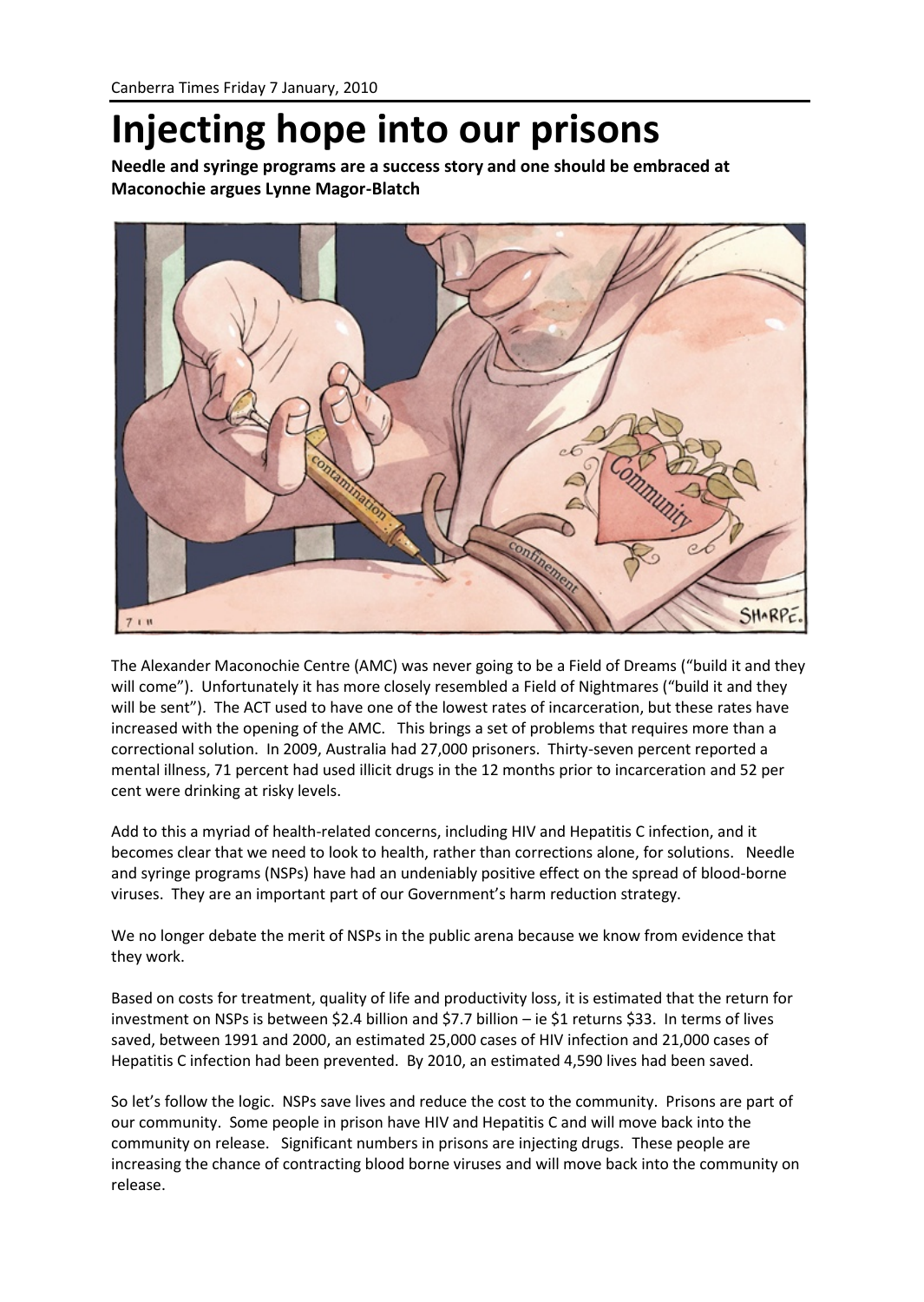Australian prisons are part of the wider community and as such need to remain consistent with the Australian Drug Strategy of Demand, Harm and Supply Reduction. Treatment within a harm reduction philosophy encompasses a wide continuum which includes NSPs and a range of treatment options.

Prisons go to great lengths to reduce supply. This includes drug detection systems, staff, prisoner and visitor searches, urinalysis and sniffer dogs. Nevertheless, drugs find their way inside. A 2009 survey of NSW prisoners found 43 percent had used an illicit drug while in prison.

A 2010 study found 33.6 per cent of NSW male prisoners continued to inject while in prison, and at 90 per cent, the rate of needle sharing was far higher than within the general community. This makes prisons incubators of disease.

Switzerland was the first country to provide a prison-based NSP in 1992. Since then, programs have been established in more than 50 prisons in 12 countries. This doesn't mean that authorities have become lax on drug supply reduction.

In fact, results of these programs have not found an increase in injecting or other drug use. They have, however, found decreased rates of blood borne viruses, reduced needle sharing and even a decrease in needle stick injuries. There is no evidence that a controlled NSP within the prison would threaten correctional staff safety. Rather, there is evidence that safety will be increased with a significant reduction in risky behaviours and a safer prisoner return on release to families and the community.

In April 2010 the Australian Health Ministers Advisory Council (AHMAC) released three related Hepatitis C and HIV Strategies. In relation to prison-based needle and syringe programs, all three noted the appropriateness for governments "to identify opportunities for trialling the intervention in Australian custodial settings".

Some would like to stick with the NIMBY principle (not in my backyard) and ask why the ACT should be first. Well why not? We are the nation's capital and we should be prepared to show leadership.

Others ask if this will be "sending the wrong message" and "what about rehabilitation and drug treatment?" All these strategies are needed – NSPs, pharmacotherapy treatment, education and rehabilitation.

The Australasian Therapeutic Communities Association (ATCA) largely comprises members that are providing abstinence-based treatment – which means programs do not permit alcohol and drug use while people are in treatment. They do not exclude medications, which are part of the treatment continuum and a growing number include people on methadone.

Therapeutic communities (TCs) within prison settings have had a high rate of success overseas and are now being established in Australia. However, as with any drug treatment option, people cannot be forced into them. Providing a range of treatment options which are suited to the person at the point they are at, is the key.

Within a prison setting, any TC needs to be separated from the main prison and provide safety and support to those who have made the decision to change their drug using behaviours.

In Victoria, the Marngoneet Prison operates as a therapeutic community – but it is not an 'entry-in' prison. In the UK, the 200-bed TC at Dovegate is separated from the main prison by a very high brick wall and there is no interaction between those in the TC and others in the main prison.